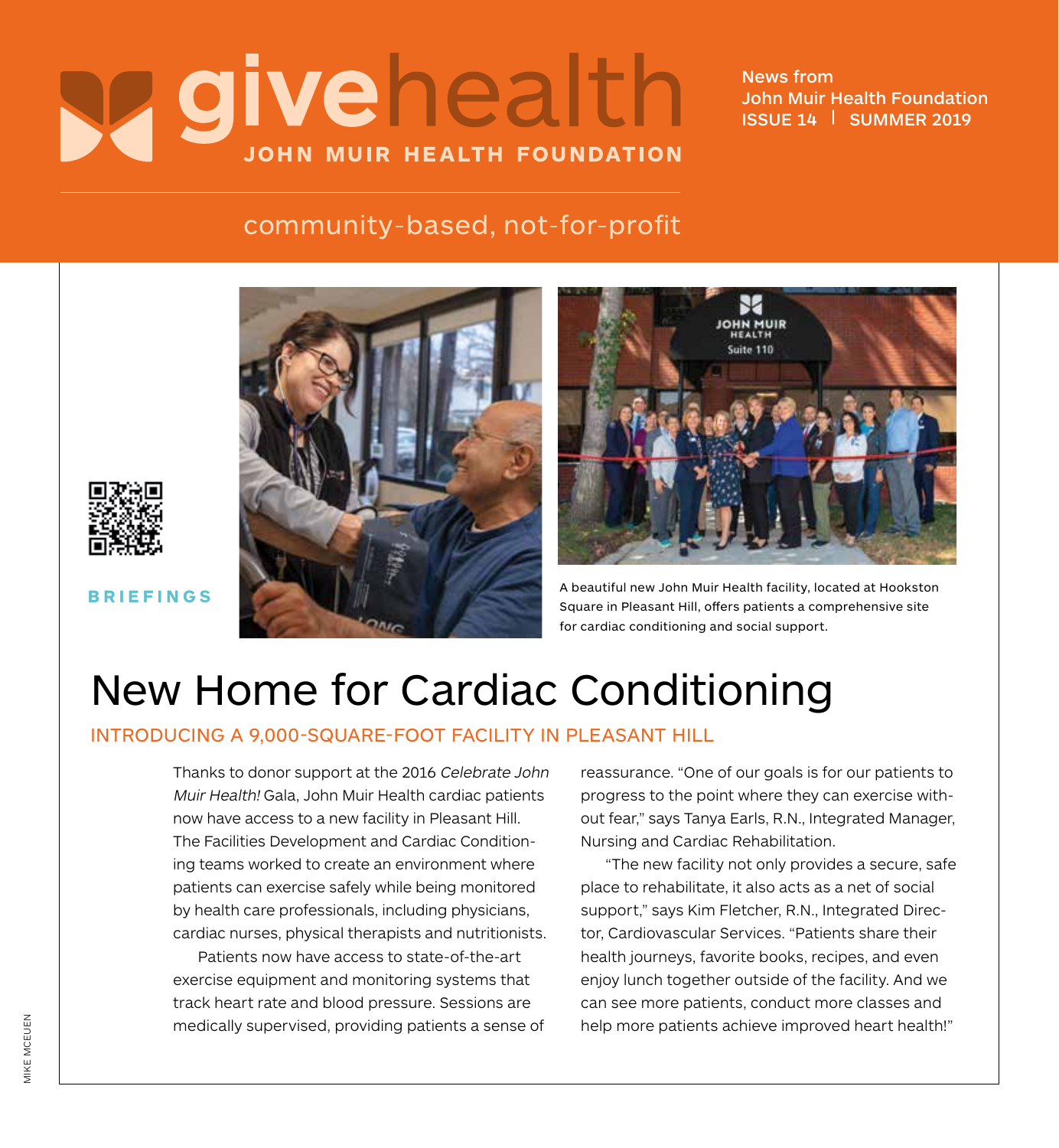### **PRESIDENT'S MESSAGE**



#### **Patrick Carew**

PRESIDENT JOHN MUIR HEALTH

Philanthropy is often defined as "the love of humanity." Your generous acts of kindness embody and inspire philanthropy through your support of John Muir Health's mission—a dedication to improving the health of the communities we serve with quality and compassion.

Philanthropists like you bridge the gap between great and extraordinary patient care at John Muir Health—helping to provide the very best health care to your family, friends and neighbors … now and for generations to come.

To show you just how much of a difference your support makes, the Foundation recently began sending quarterly Impact Updates. The first report, sent earlier this year, was filled with heartfelt stories from patients whose lives were positively impacted by your generosity. The Impact Updates are sent by email, so if we don't have your email address, please complete the reply coupon inside this newsletter and send it back to us, or email us at foundation@givehealthjmh.org.

I hope you enjoy this issue of *Give Health*. The remarkable stories here can be told only because of your support of the programs and services of John Muir Health. Thank you for being a valuable member of the John Muir Health family of donors. Your support has made a significant difference in the lives of so many.

#### **JOHN MUIR HEALTH FOUNDATION**

#### BOARD OF DIRECTORS

FOUNDATION RICHARD RICHARD RICHARD RICHARD RICHARD RICHARD RICHARD RICHARD RICHARD RICHARD RICHARD RICHARD RICHARD RICHARD RICHARD RICHARD RICHARD RICHARD RICHARD RICHARD RICHARD RICHARD RICHARD RICHARD RICHARD RICHARD RIC CHAIR

> Beverly (Bev) A. Jones, R.N. VICE CHAIR

Paul R. Gray, Ph.D. SECRETARY/TREASURER

F. Ryan Anderson, M.D. CHAIR, GOVERNANCE & NOMINATING COMMITTEE

Guy R. Henshaw CHAIR, ADVISORY COUNCIL

Patrick J. Carew PRESIDENT, JMH FOUNDATION

Calvin (Cal) Knight PRESIDENT & CEO, JOHN MUIR HEALTH

Donald J. Liddle PRESIDENT, WCMC AUXILIARY

Shonna Jolicoeur PRESIDENT, CONCORD VOLUNTEERS

Sally L. Davis, M.D., FACC OFFICER AT LARGE

Thomas M. (Tom) Dowd OFFICER AT LARGE

Mark W. Flower OFFICER AT LARGE

Douglas M. Lange, M.D. OFFICER AT LARGE

Matthew (Matt) D. Beinke Harry W. Kellogg Kenneth L. Meehan Reverend Dwane L. Michael Margaret S. Murphy Margaret M. Simor, R.N., MSN Elliot D. Stein Richard O. (Rick) Vandenberg Jr.

Jean Hofmann Margery B. Sterns HONORARY DIRECTORS

#### ADVISORY COUNCIL

Guy R. Henshaw **CHAIR** 

J. Kendall Anderson Ronald J. Banducci Michelle J. Bartel Stephen P. Beinke Linda Best David Birdsall, M.D. Chuck Bloch Patrick J. Carew Angela M. Coffee George Counelis, M.D. William F. (Rick) Cronk William H. (Hank) Delevati Nourollah G. (Nouri) Ghorbani, M.D.

David L. Goldsmith Calvin (Cal) K. Knight Michael L. Levine, M.D. Robert S. Lowitz, M.D. James V. Mitchell Kerry Murphy Ronald E. Nunn Irving M. Pike, M.D. S. Donley (Don) Ritchey Thomas G. Rundall, Ph.D. John C. Sayres Gerald D. (Jerry) Stroffolino Jack E. Thompson Ken Wienholz Vivian W. Wing, M.D. David D. Woodworth

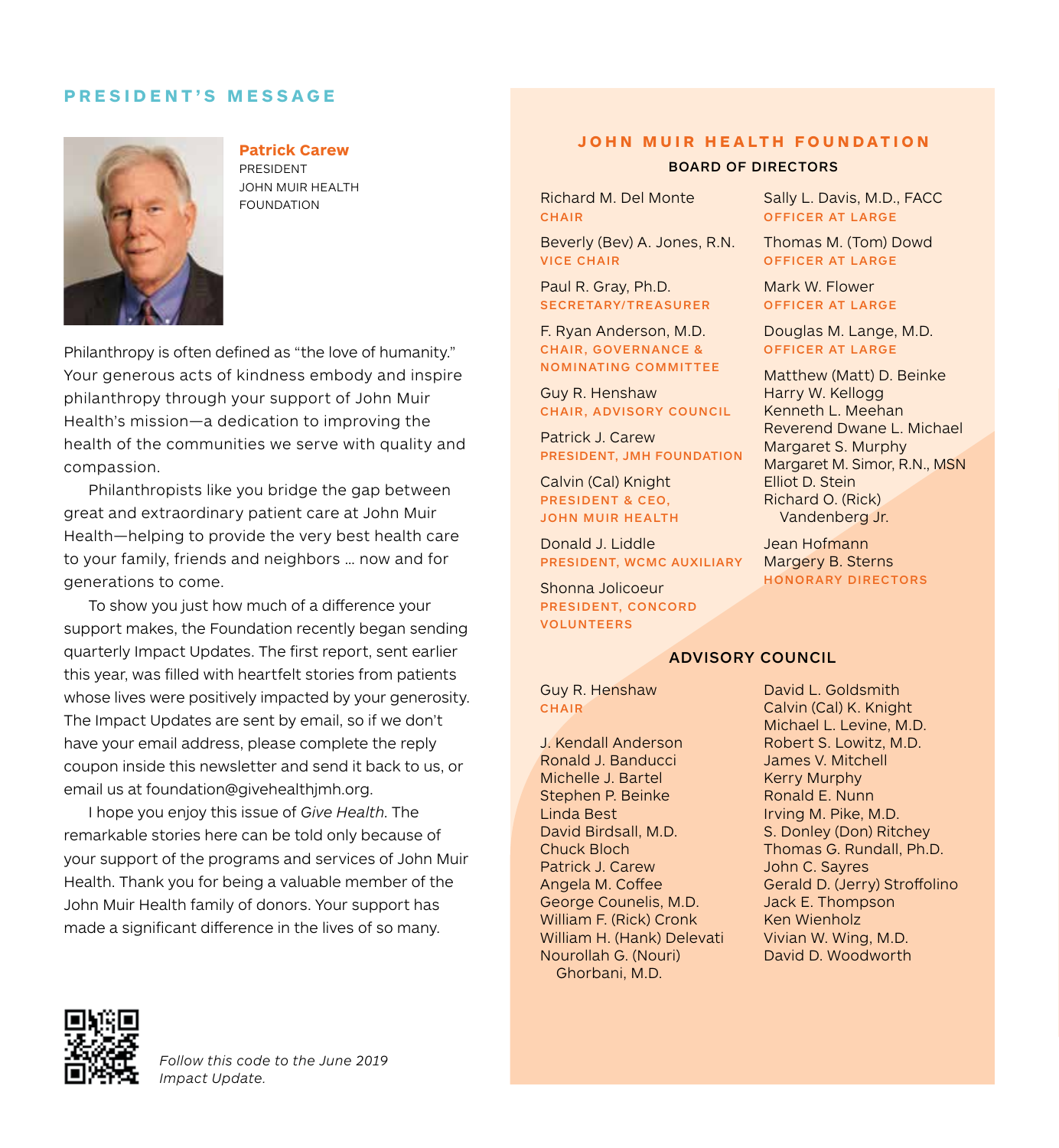#### **IMPACT UPDATE**

## Your Gifts at Work

## DONOR SUPPORT PROVIDES EXPECTANT MOTHERS COMFORT AND MOBILITY



Laboring mothers, with the support of nurses like Julie Ziemann, R.N., can safely move around thanks to wireless telemetry units.

Childbirth is a special event that many expectant mothers wish to experience with limited restrictions from medical devices. Thanks to donor support in 2018, laboring women at John Muir Health will now have access to a more comfortable and adaptable fetal monitoring system known as wireless telemetry.

Fetal monitoring is used to track the fetal heartbeat prior to and during labor, providing clinicians the ability to measure the fetus's response to contractions. Traditional monitoring consisted of cables and wires attached to the mom, and connected to a machine next to the hospital bed. Mom was confined to the bed and had to call staff for assistance if she wanted to move about freely.

Fortunately, expectant mothers at John Muir Health are now offered monitoring via wireless telemetry units, allowing for more freedom of movement, comfort and convenience.

"This has been a game-changer for us," says Edie Ault, Manager, Labor and Delivery. "Many of our patients desire to have the freedom to move around the room during the entirety of their labor. Our new telemetry units use the latest technology and provide our team with consistent and reliable data. They enhance the experience of our laboring patients without sacrificing essential fetal monitoring needs required by our clinicians. With the generous support of our donors, we are now able to offer wireless monitoring to the majority of our patients."

"I am thrilled that donors helped fund this incredible technology for us," says Julie Ziemann, R.N., Labor and Delivery. "The system is very easy to use and improves our patients' labor and delivery journey. That's the best part of all."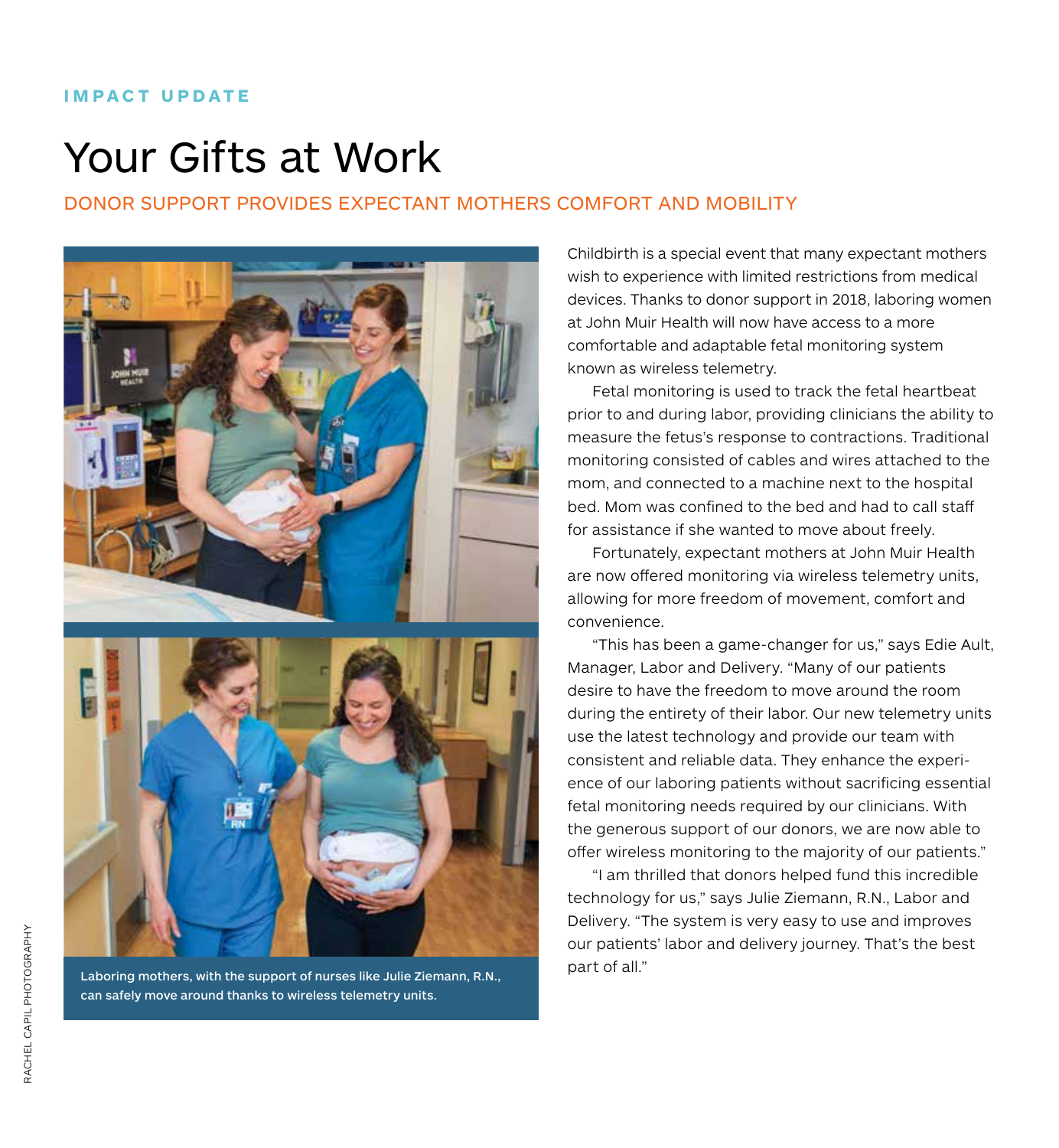## Robotic Angioplasty at John Muir Health Q & A with Richard Chang, M.D.,

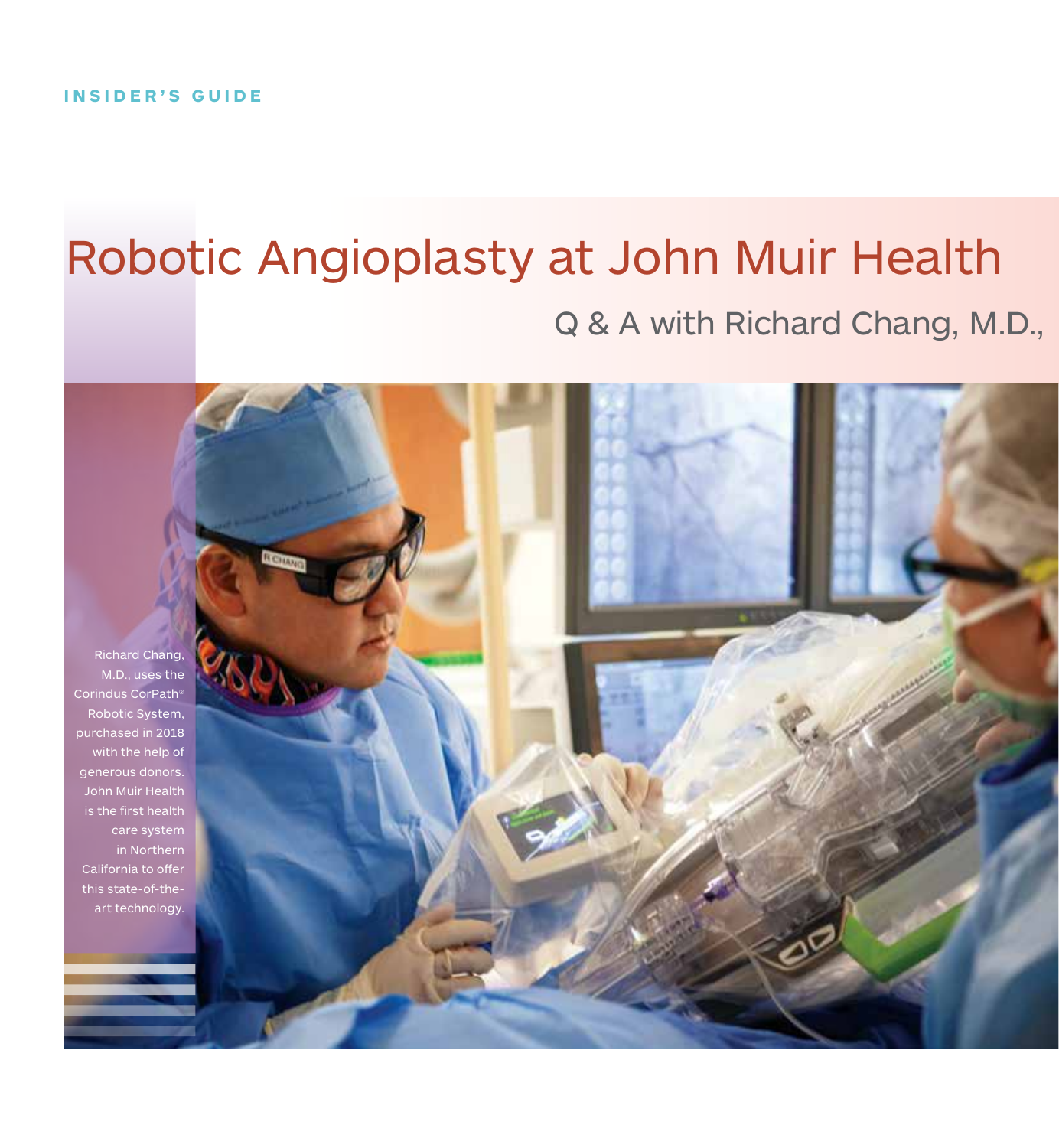## interventional cardiologist

## **Q:** How does robotic-assisted angioplasty work?

Percutaneous coronary intervention (PCI), also known as coronary angioplasty, is a procedure performed by interventional cardiologists to open blocked arteries in the heart and restore blood flow. A robotic-assisted PCI is performed using a set of joysticks and touch-screen controls that serve as an extension of the cardiologist's hands, affording extra precision and detailed visualization inside the heart. During the robotic-assisted procedure, live X-rays are used to help the interventional cardiologist track the position of guide wires and catheters in relation to the blockage in the heart. The robotic system allows the cardiologist to move a balloon to open the artery and place a stent, a millimeter at a time. A stent is a small wire-mesh tube that remains permanently in the artery to decrease the chance of it narrowing again.

## **Q:** What are the benefits of robotic-assisted angioplasty?

Robotics enables a more precise measurement of the patient's coronary arteries for more accurate stent placement and has the added benefit of reduced radiation to the patient and physician. The robot's software contains expert wiring and positioning methods that are especially useful in very complex cases and may provide a superior clinical outcome. For example, our first patient, a retired fire captain, was unable to play golf without pain in his chest and had difficulty breathing due to coronary artery disease. In February 2019, I performed robotic-assisted angioplasty on this patient to insert two stents into his narrowed arteries. After two weeks, he was back on the golf course and no longer has chest pain.

## **Q:** What is the future of robotic-assisted angioplasty at John Muir Health?

Three interventional cardiologists at John Muir Health have completed training and are now utilizing this technology in patient procedures, and several more are expected to complete their training in the next few months. We have performed about 40 robotic procedures since February and are estimated to complete about 120 this year. The robot's manufacturer, Corindus, is working on refining technology that may someday allow the use of the robot for procedures remotely, whereby an interventional cardiologist can be located in one hospital and assist a non-interventional cardiologist on a patient located in another hospital that may not have access to physicians who perform coronary angioplasty procedures.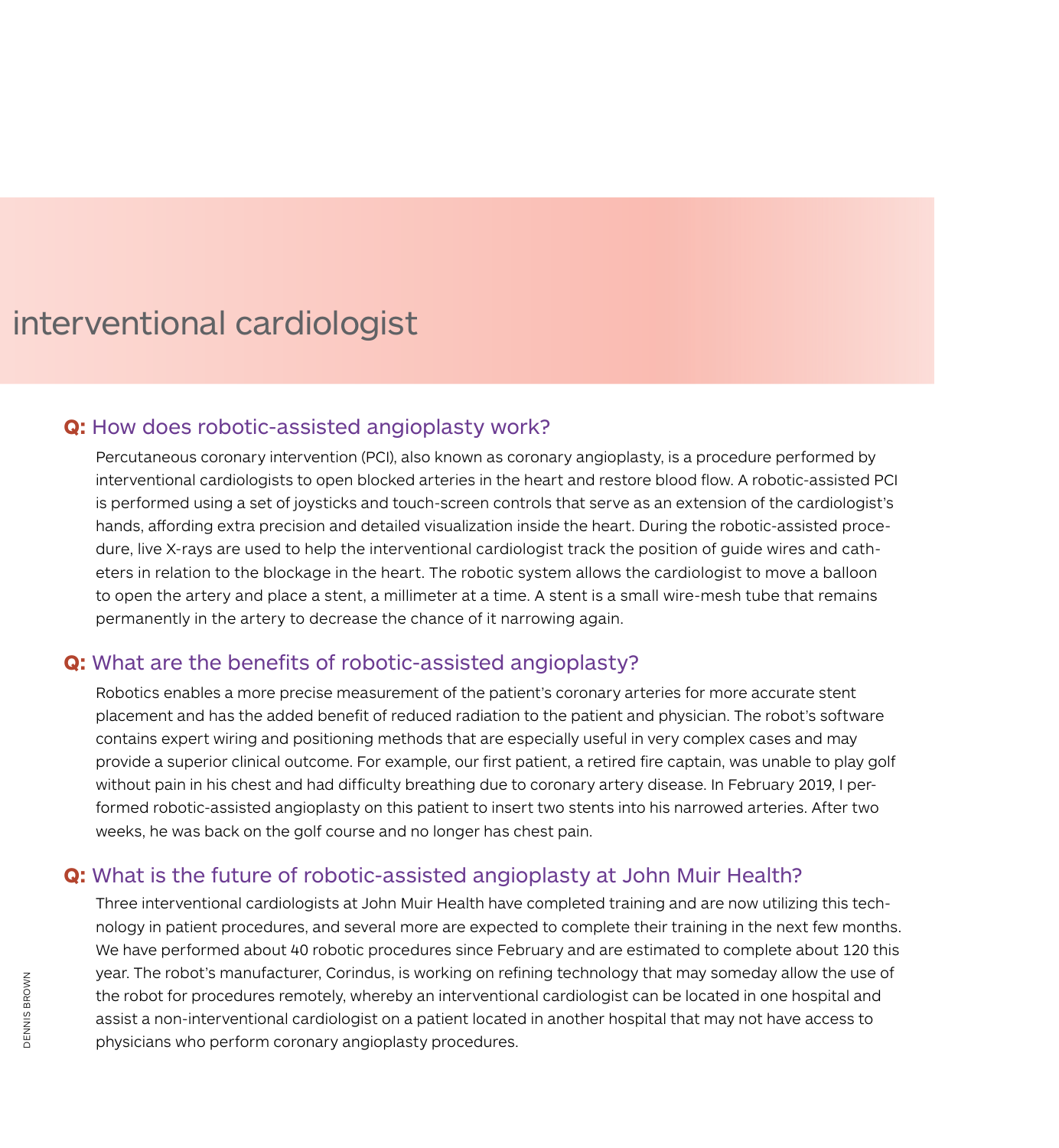## **OUT AND ABOUT**

## **Donor Reception**

## LESHER CENTER FOR THE ARTS • FEBRUARY 12

John Muir Health Foundation donors, leaders and volunteers were recognized for their generous support at this year's seventh annual Donor Appreciation Reception held at the Lesher Center for the Arts. The program included presentations from Kim Burch, Executive Director, Cardiovascular Services, and Margaret Simor, John Muir Health Foundation Board Member, on the future of John Muir Health's Cardiovascular Services—including the first robotic-assisted PCI (percutaneous coronary intervention) procedure in Northern California, performed by John Muir Health physician Richard Chang, M.D. The robotic system was purchased using philanthropic funds from many of the generous donors in attendance.



Left to right: Maureen Knight and Margie Murphy



Left to right: Patrick Carew; Taejoon Ahn, M.D.; Sally Davis, M.D.; John Zuorski, M.D.; Jack Thompson; Linda Thompson; Guy Henshaw; and Doug Lange, M.D.

## **Award of Distinction**

## ROUND HILL COUNTRY CLUB • APRIL 11

The **Found**ation's annual Award of Distinction event recognizes John Muir Health medical staff and community members for their outstanding leadership, service and philanthropy. Started in 1987, the award is a specially commissioned bronze statuette of the naturalist John Muir and represents the Foundation's highest honor. This year's awardees—Deborah Kerlin, M.D.; John Zuorski, M.D.; and Linda and Jack Thompson—were honored for their numerous professional and personal achievements and contributions to John Muir Health and the community.

## **Legacy Brunch**

## JOHN MUIR HEALTH, WALNUT CREEK MEDICAL CENTER • APRIL 29

The annual Celebrate Your Legacy brunch was enjoyed by 100 guests and longtime consecutive donors to John Muir Health. Guests were treated to heartfelt and touching stories about how generosity and compassion transform the patient experience. Presentations were made by Ray Greenleaf, philanthropist; Gary Wong, a devoted John Muir Health volunteer; and 12-year-old Angel Duran, a sixth-grade student at De La Salle Academy who raised funds for the Beyond Violence Program at John Muir Health.



Angel Duran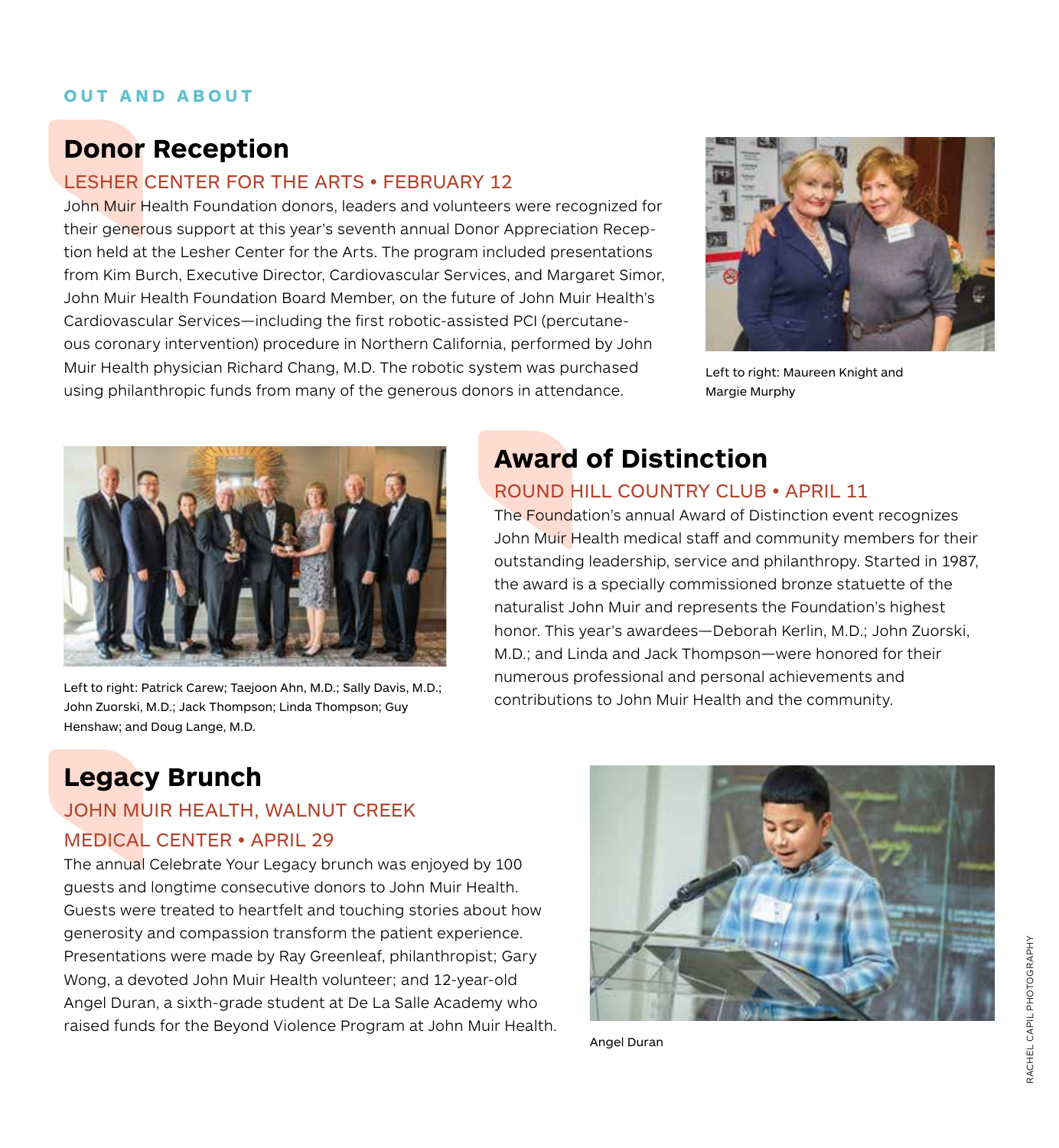## **LEAVE YOUR LEGACY**

## Giving and Receiving

Under the recently enacted Tax Cuts and Jobs Act, there is a renewed interest in charitable giving that saves income taxes, provides lifetime income to you and benefits a charity of your choice. All three of these objectives can be achieved through a charitable remainder trust.

For decades families have used charitable remainder trusts to:

- Reduce income taxes
- Convert appreciated assets like stock, real estate or other assets into a lifetime income
- Defer the payment of capital gains tax
- Provide meaningful support to charities of choice

In the "Why We Give" section of this newsletter (see back page), Sundar and Bama Vasu Devan share the reasons that motivated them to establish a charitable remainder trust for the benefit of John Muir Health. Through this vehicle, John Muir Health was able to purchase lifesaving equipment in the form of three EKG machines for the emergency department.

For more information on how a charitable remainder trust works and how it may apply to your unique financial and philanthropic goals, please contact Mike Crvarich, Vice President, Legacy Giving, at (925) 941-2120 or michael.crvarich@givehealthjmh.org.



Left to right: Sharon Moore, Yvonne Strejcek, Brooke Taylor, Carolyn Strange, Rachel Davis and Helen Munch—all members of the Diablo Threshold Singers—at the Celebrate Your Legacy brunch.

## **Create Your Own Legacy of Giving**

Charitable estate planning can be financially beneficial for families and individuals of various ages and income levels. Find out what planning a legacy gift to John Muir Health can do for you and your loved ones—now and in the future.

### **GIFTS JOHN MUIR HEALTH CAN USE TODAY**

- Appreciated Securities
- Real Estate

### **GIFTS THAT CAN PAY YOU INCOME**

- Charitable Gift Annuity
- Charitable Remainder Trust

## **GIFTS THAT TAKE EFFECT AFTER YOUR LIFETIME**

- Bequest
- Retained Life Estate
- Charitable Beneficiary **Designations** 
	- Life Insurance
	- Retirement Plan

For more information, please contact Mike Crvarich, CPA, Vice President, Legacy Giving, at (925) 941-2120 or michael. crvarich@givehealthjmh.org.